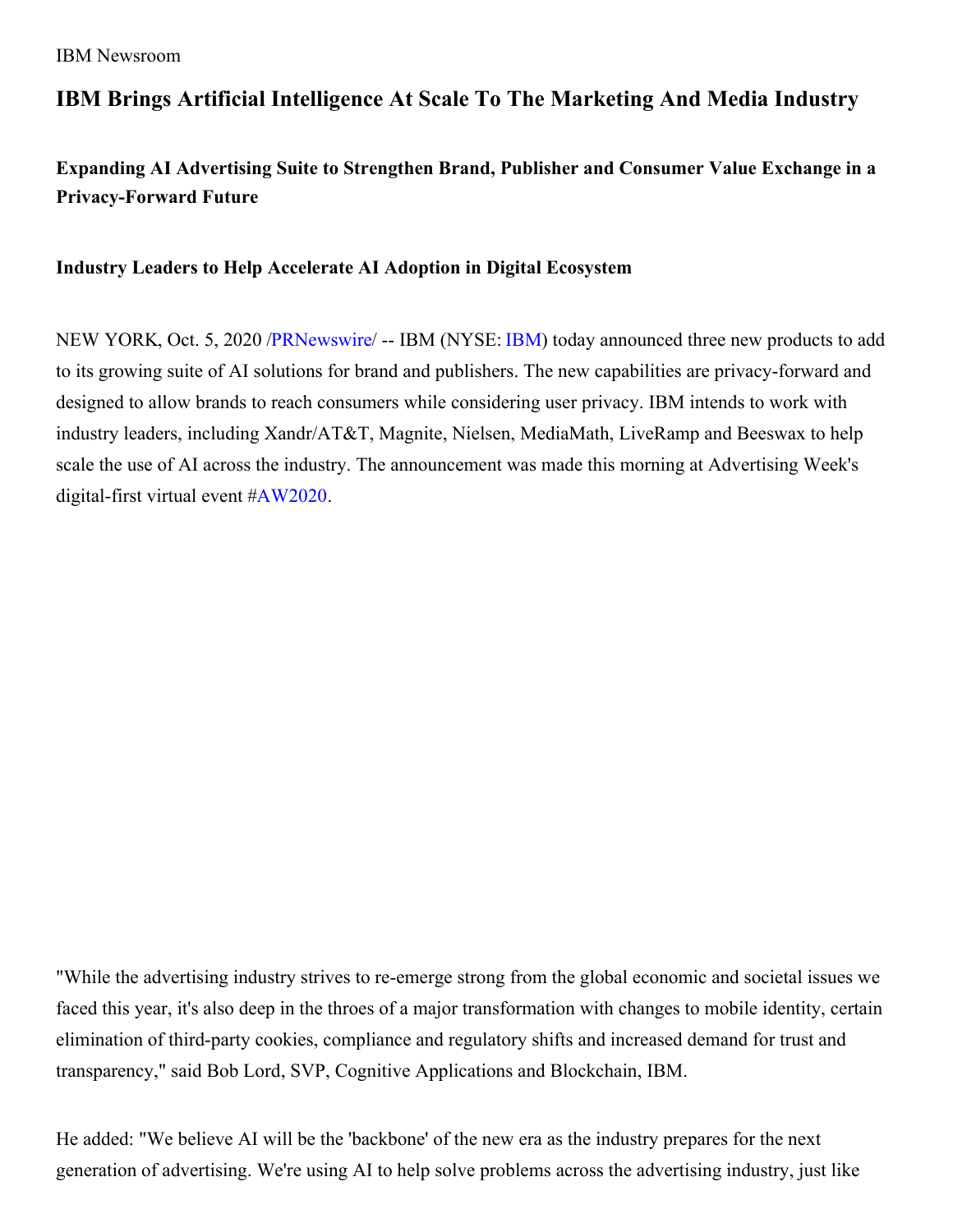IBM has in countless other industries like Healthcare, Financial Services and Retail. Our work will be a step forward in our evolution to meet the advertising industry's upheaval, and we are proud to help the advertising industry advance with the value of AI."

The IBM Watson Advertising suite of solutions leverages AI to help clients make informed, data-based decisions. Expanding on recent additions to the suite, including Watson Advertising Accelerator, Watson Advertising Social Targeting with Influential and Watson Advertising Weather Targeting among others, the planned AI-enabled capabilities include:

- **Extensions for IBM Watson Advertising Accelerator:** Enhanced video and OTT capabilities available in the coming months that are expected to leverage Watson Machine Learning, to help enable marketers to pivot video advertising creative based on individual user reaction.
- **IBM Watson Advertising Attribution:** Beta Solution available in the coming months that leverages Watson Machine Learning, which allows marketers to accurately quantify the efficacy of their advertising spend while understanding intent and performance drivers.
- **IBM Watson Advertising Predictive Audiences:** Solution leverages Watson Studio, to help enable marketers to progress beyond 'look-alike' to 'do-alike' segments in a privacy-forward format to reach consumers that exhibit similar behaviors.

## **A New Ecosystem to Accelerate AI Adoption and in Advertising**

IBM plans to bring its toolset to industry leaders including Xandr/AT&T, Magnite, Nielsen, MediaMath, LiveRamp and Beeswax to help make it accessible across the advertising ecosystem. The companies will have an opportunity to drive the next generation of IBM advertising technologies to help reinstate trust in the marketplace.

IBM Watson can offer increased AI capabilities for businesses across language, automation and trust. The planned capabilities from IBM Watson Advertising will be designed to help infuse trust and transparency into the advertising ecosystem. IBM is negotiating definitive agreements with Xandr/AT&T and Magnite.

"We're currently leveraging IBM's AI through The Weather Channel, an approach that helps us use data to create meaningful and respectful experiences with consumers in the moments they need us most," said Rand Harbert, Executive Vice President and Chief Agency, Sales & Marketing Officer, State Farm. "IBM has evolved from an advertising partner to an AI partner, enabling us to help our customers and prospective customers better prepare and respond during life events."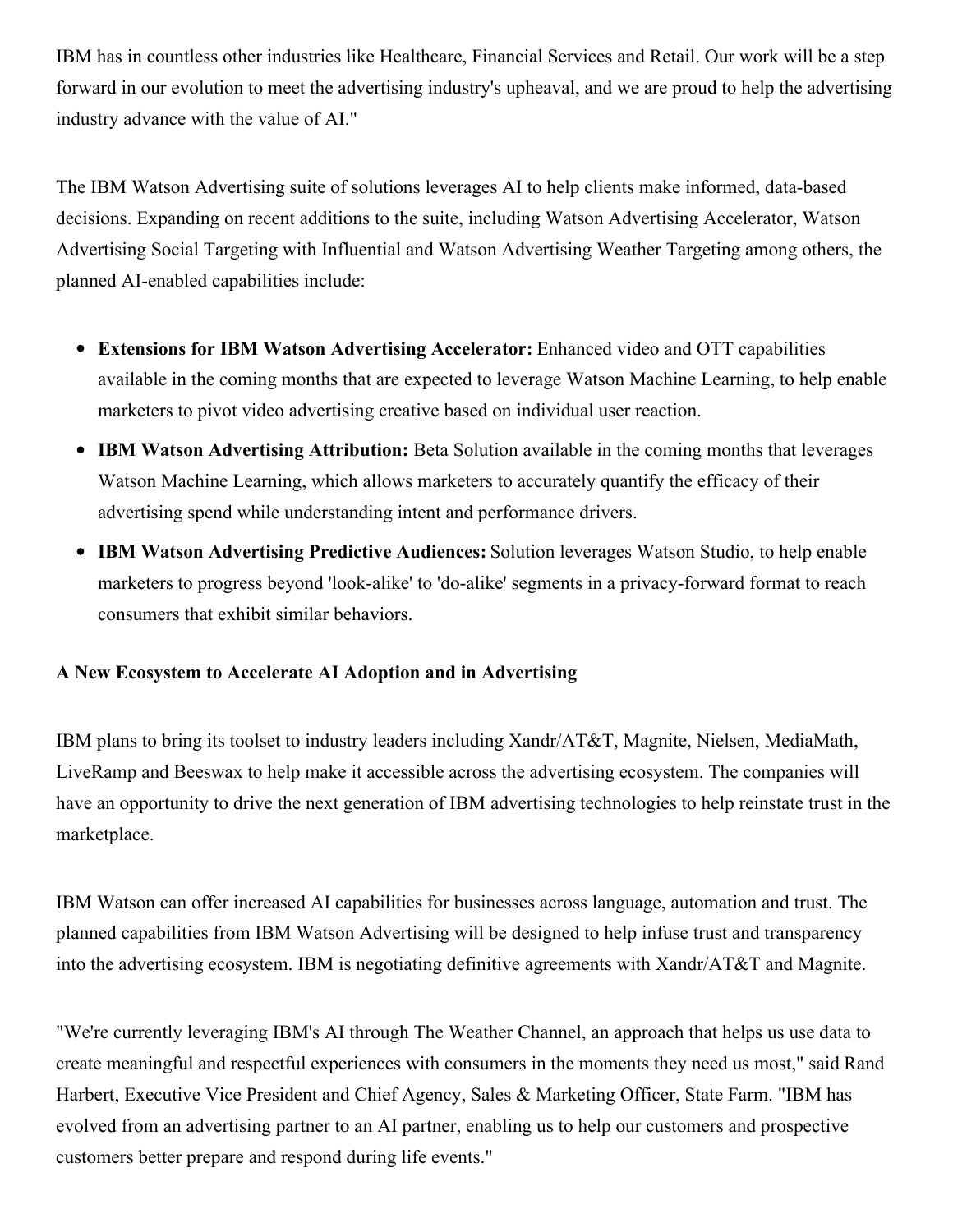"The advertising industry is undergoing rapid change and we're infusing AI into our platform to better equip independent publishers in a sea of walled gardens," said Tom Kershaw, CTO, Magnite. "We're proud to stand with IBM, a company rooted in advanced technology, to deliver on the promise of an open web and solve the mounting challenges facing independent publishers."

"Across WPP, we are committed to helping our clients navigate the disruptive trends that have been building for some time," said John Dunleavy, Global President, Eightbar. "We've seen firsthand the important role AI can play in mitigating bias and making data useful so that every constituent - brands, content owners and most importantly consumers - can have authentic, relevant and meaningful interactions."

"The opportunities for AI are immense--and we're already seeing real value within the retail and consumer packaged goods (CPG) industry," said Arun Ramaswamy, Chief Technology Officer, Global Consumer Business, Nielsen. "AI algorithms have vast potential to reinvigorate the brand-consumer trust dynamic by leveraging mathematical techniques that remove biases in the data consumers provide before they lead to improper results and interpretations. And within an open, cloud-based ecosystem, having the right, robust, high-quality data fueling AI is paramount to better understand and predict purchasing habits, and thereby inform marketing and advertising efforts."

"AI technologies are transforming organizations and freeing up employees to do higher-value work," said Victoria Petrock, Principal Analyst, Emerging Technology, Insider Intelligence. "For marketers and advertisers, AI is already disrupting core functions, including ad targeting, media buying, content creation and propensity modeling."

"Data is the key to increasing engagement across platforms that deliver premium content," said Grant Ries, SVP of Marketplaces & Emerging Business at LiveRamp. "We're thrilled to connect our Marketplace with IBM AI to deliver actionable insights, at scale, across the ecosystem in order to help partners thrive in an undefined future. As the digital marketing industry evolves, it's more essential than ever to rely on trusted partners to preserve the integrity of the open web."

"AI is no longer an emerging technology, it's here, now and the digital ecosystem must lean in to realize its full value beyond media buying and selling," said David Cohen, CEO, IAB. "I am thrilled to see IBM, with its deep roots in artificial intelligence, take on a leadership role to develop CTV and attribution solutions for the next generation marketplace."

"It's in our DNA to empower our clients and partners with the tools to establish deep and trusted connections